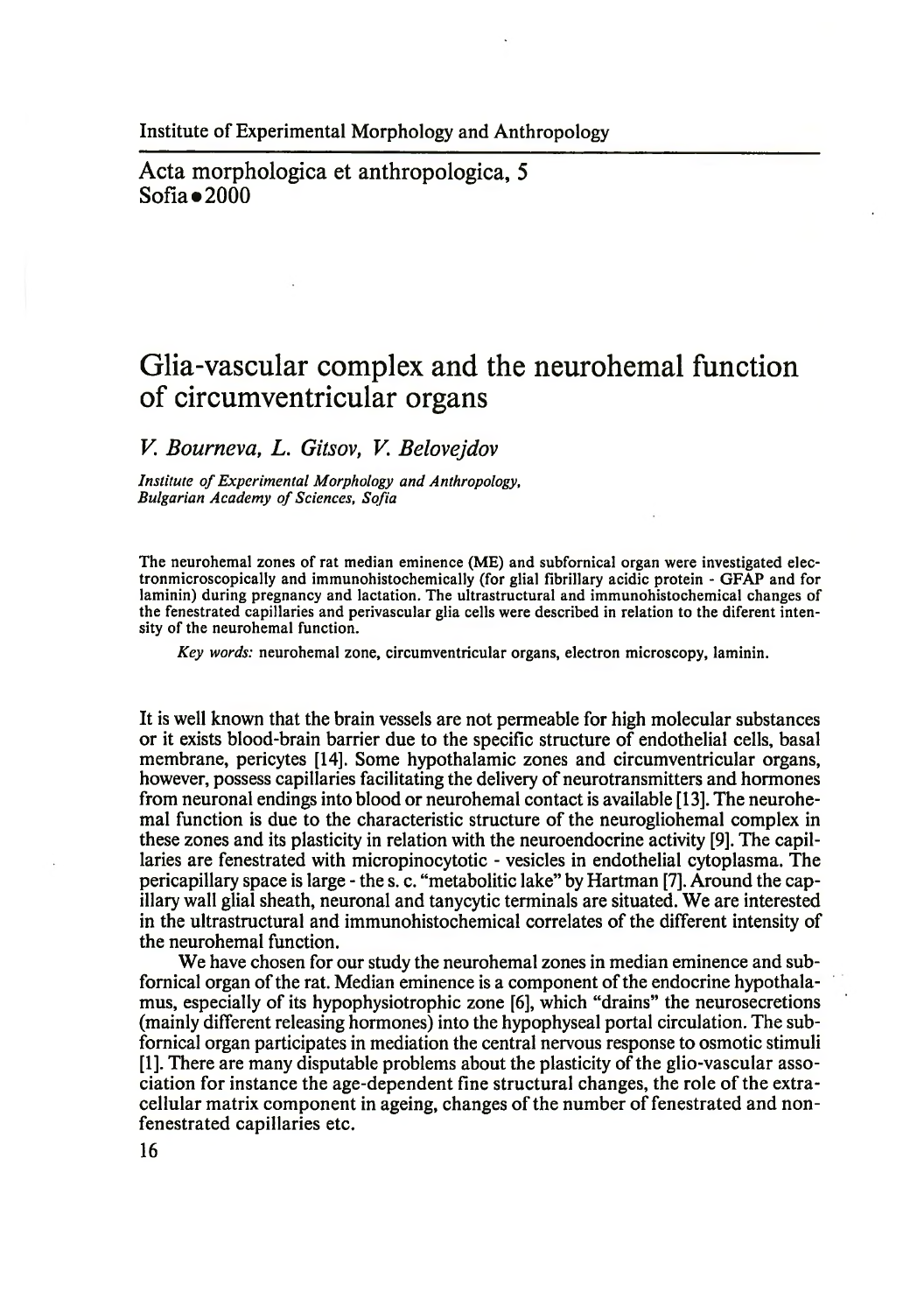## Material and Methods

Experimental animals. Wistar rats: midpregnancy, endpregnancy, lactation and ageing (20-month-old).

Electron microscopy. Intracardially perfusion with fixative solution, containing 2% paraformaldehyde and 2.5% glutaraldehyde. The tissue specimens from median eminence and subfornical organ were posfixed in 1% osmium tetraoxide in cacodylate buffer, dehydrated in alcohols and embedded in durcupan. The semithin sections were stained with toluidine blue and the thin sections were stained with uranyle acetate and lead citrate.

Immun ohistochemistry — (procedure by SIGMA). Antigen-specific primary antibody (for Glial fibrillary acidic protein and for Laminin) was applied to deparaffinized tissue sections. Following a brief wash, the sections were incubated with a biotinylated secondary antibody - a stable extravidin-biotin complex was formed. Sites of antibody deposition were visualized by addition of freshly preparated substrate containing hydrogen peroxide and the electron donor chromogen, 3 amino-9-ethylcarba-zole (AEC). Bound peroxydase catalyses the oxidation of the AEC to form reddish-brown insoluble precipitate at antigen sites. The same procedure was performed without antigen as a control.

## Results and Discussion

At the end of pregnancy the delivery of gonadotrophic releasing hormone from neuronal terminals to capillaries of median eminence is intense (so-called phasic secretion) [14]. The endothelial cells of the fenestrated capillaries in median eminence are characterized by cytoplasmic protrusions into lumen, micropinocytosis (Fig. 1), or fine structural signs of intense transport activity. The pericapillary space is enlarged in comparison with the pericapillary space of midpregnancy (Fig. 2, 3). Multivesicular bodies could be seen too. The pericytes are mainly fibrous pericytes after the classification of M o r i and N a g a n o [8]. The neuronal and tanycytic endings are situated directly on the outer basal membrane and the glial sheath could not be seen. R e n n e 1 s et al. [10] and G r e g o r y et al. [5] supposed an other function of the perivascular space. They established transport of substances in this space in the length of the vessels from zones without blood-brain barrier to zones of the brain with blood-brain barrier.

When the neuroendocrine activity is lower for instance during ageing the cytoplasmic endothelial protrusions are scarce and the micropinocytosis is weak (Fig. 4). The pericytes are mainly granular (phagocytosis). In tanycytic endings lipid droplets could be seen and in neuronal endings exist disk bodies. In the neuropil near the capillaries secondary lysosomes are seen.

The functional plasticity of the glia-vascular complex in neurohemal zones we have studied also applying immunohistochemical reactions for glial fibrillary acidic protein and for laminin.

The glial fibrillary acidic protein (GFAP) is an intermediate filament protein expressed in normal, reactive and neoplastic glial cells. The GFAP immunoreactivity of rats in midpregnancy is strong around the capillaries of median eminence and in subfornical organ (Fig. 5). The GFAP immunoreactivity is weak around the vessels of median eminence at the end of pregnancy and in subfornical organ during lactation (Fig. 6). These changes of the GFAP immunoreactivity around the vessels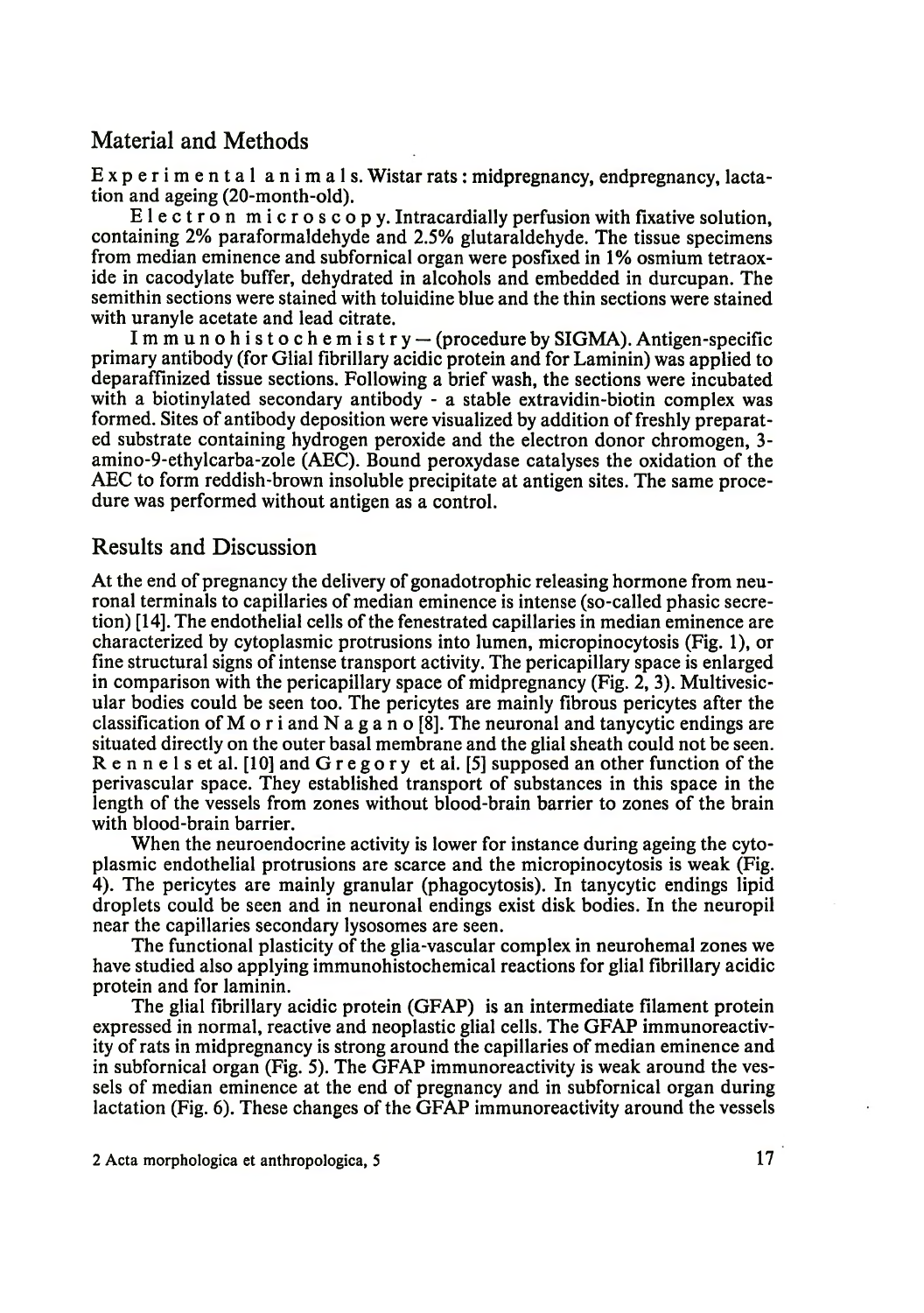

Fig. 1. Median eminence of the rat at endpregnancy. Endothelial cytoplasmic protrusions into the lumen of the fenestrated capillary ( $\times$  6000)



Fig. 2. Median eminence of the rat at endpregnancy. Enlarged pericapillary space (x 6000)

19.92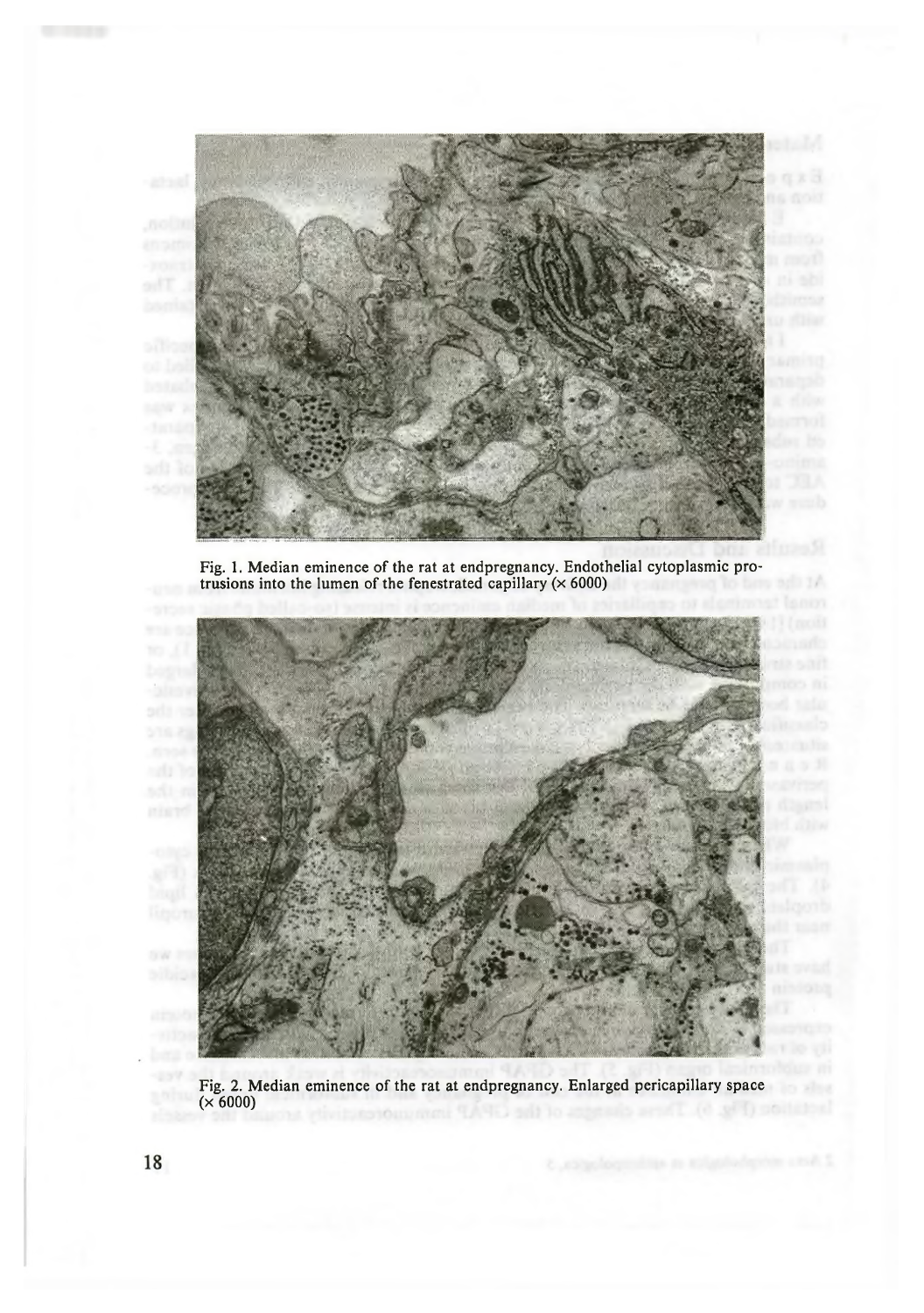

Fig. 3. Median eminence of the rat at midpregnancy. Fenestrated capillary (x 6000)



Fig. 4. Median eminence of the 20-month-old rat. Secondary lysosomes in the neuropil near the capillary ( $\times\,6000$ )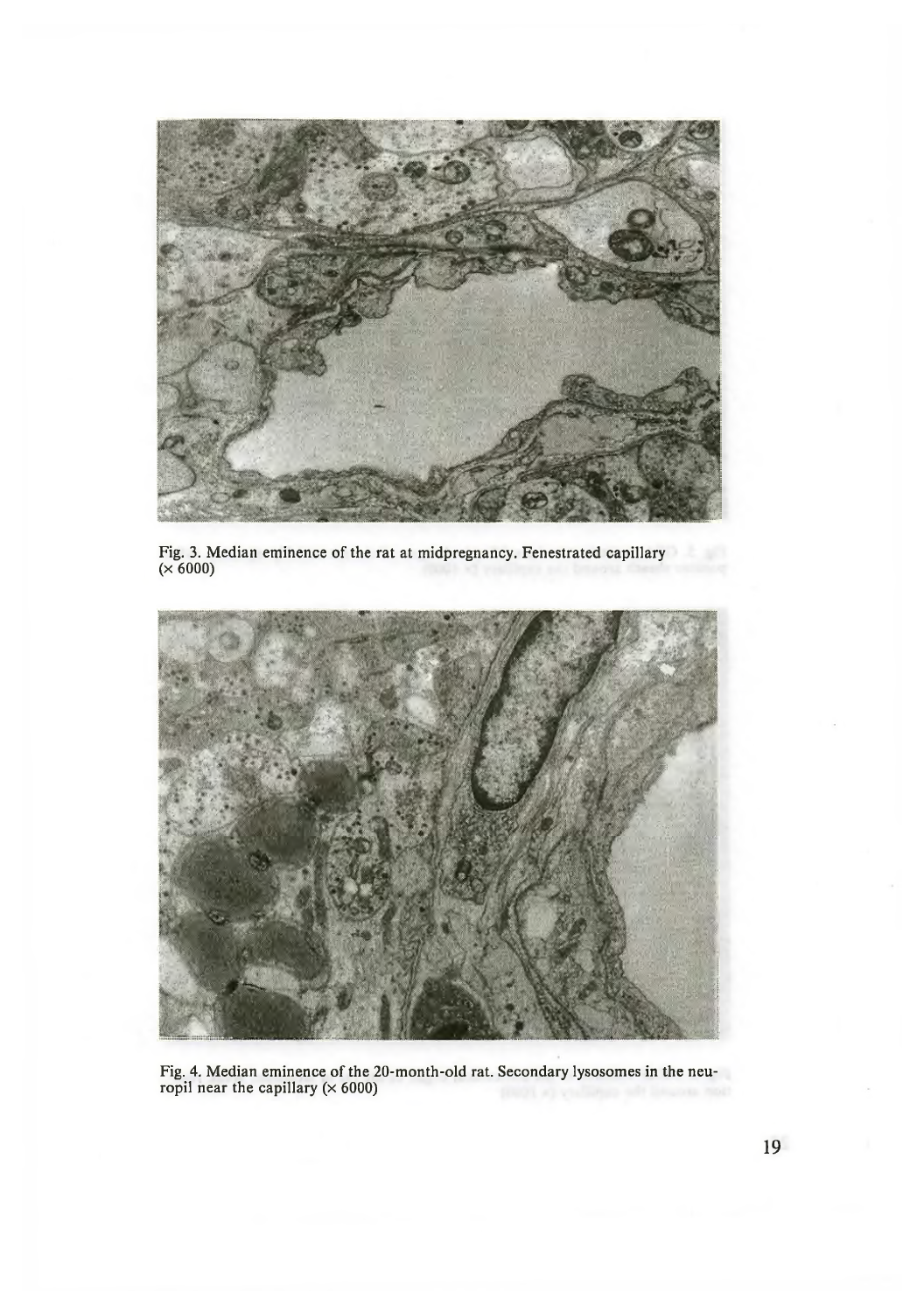

Fig. 5. GFAP reaction in the subfornical organ of the rat at midpregnancy. Glial positive sheath around the capillary  $(x 1000)$ 



Fig. 6. GFAP reaction in the subfornical organ of the rat in lactation. Weak reaction around the capillary  $(x 1000)$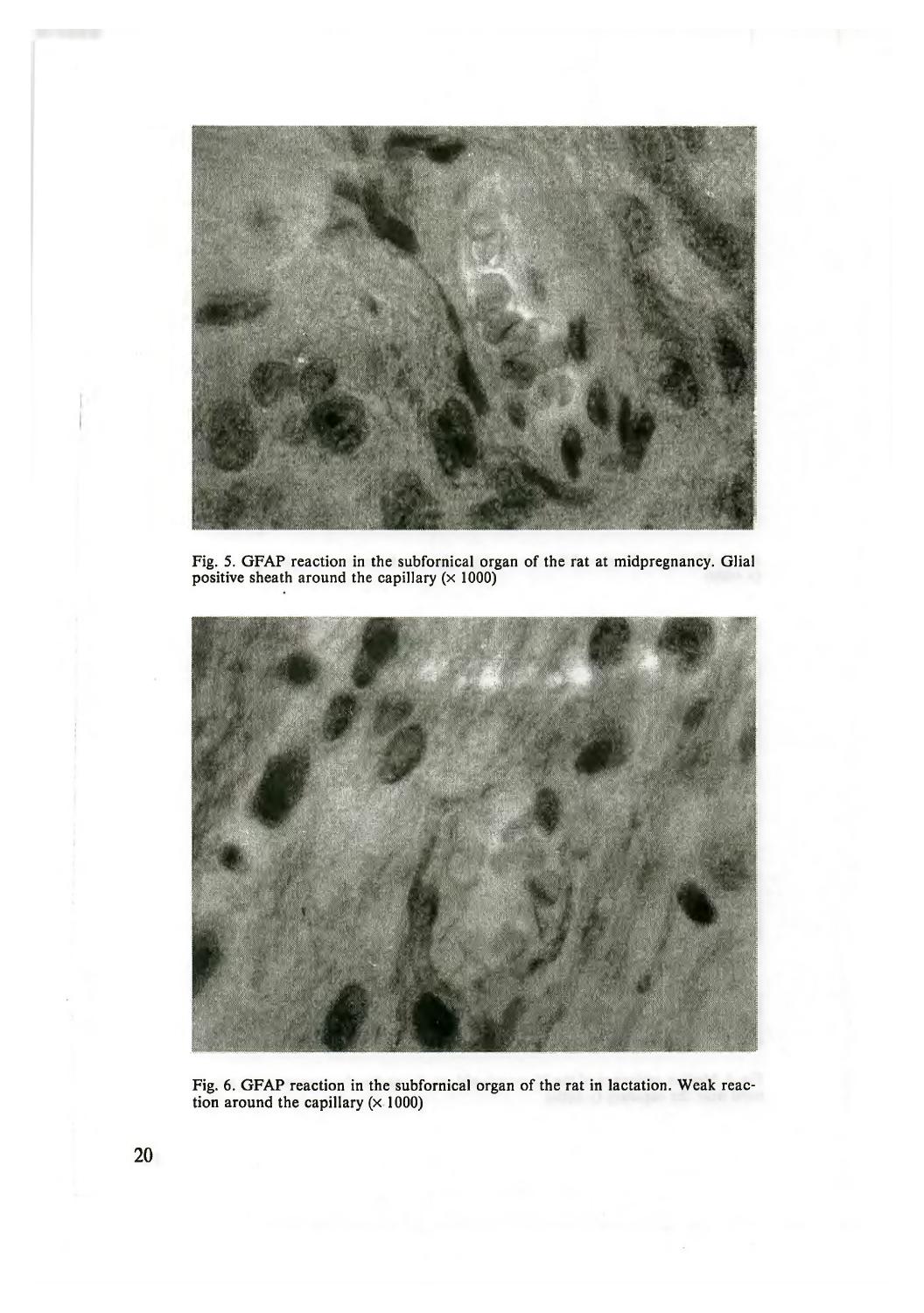

Fig. 7. Laminin immunoreactivity in median eminence of young rat. Positive reaction at the capillary walls  $(\times 250)$ 



Fig. 8. Laminin immunoreactivity in subfornical organ of young rat. Positive reaction in the capillary wall  $(\times 250)$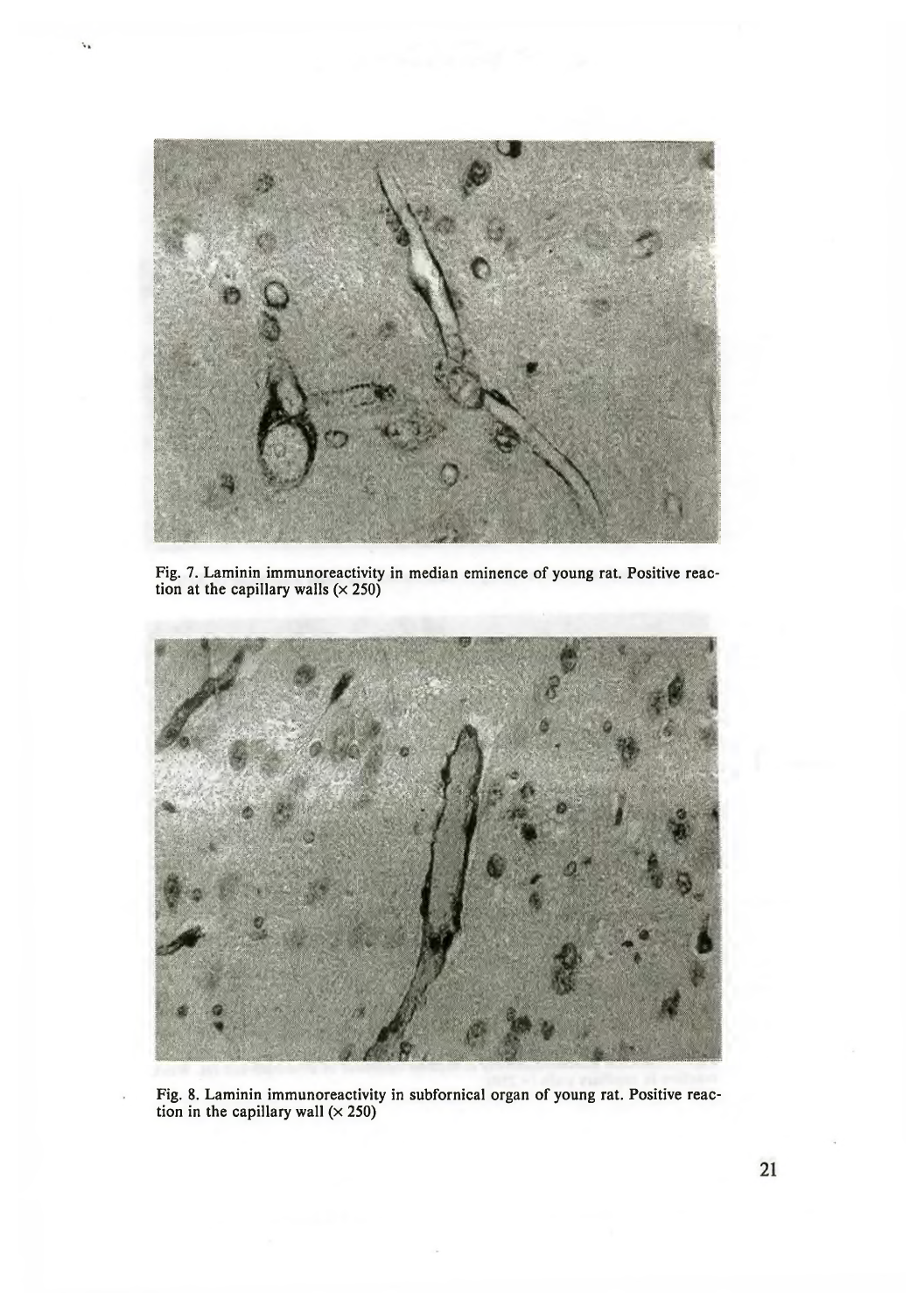

Fig. 9. Laminin immunoreactivity in cells outside the basal membrane  $(x 500)$ 



Fig. 10. Laminin immunoreactivity in median eminence of 20-month-old rat. Weak reaction in capillary walls  $(\times 250)$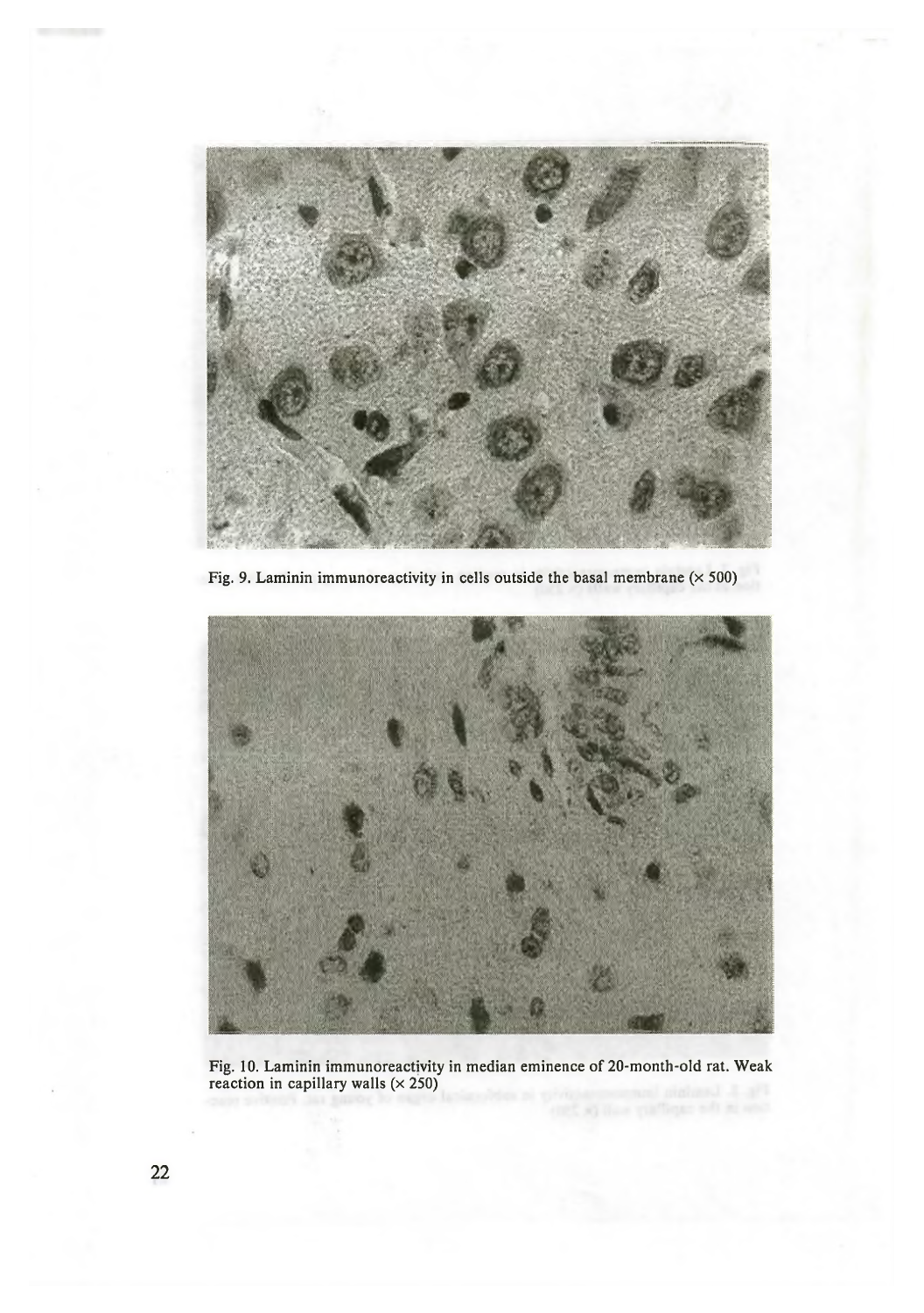of median eminence and subfornical organ in terms when the neurohemal function is intense are probably due to the withdrawal of the glial sheath, observed electronmicrosopically, facilitating the neurohemal contact. In ageing rats the reaction for GFAP in median eminence and subfornical organ is intense, many positive cells could be seen in the neuropil, probably due to the increased number of glial cells in these animals.

In order to receive more information about the role of the microenvironment for the plasticity of the neurohemal contacts we have studied the laminin immunoreactivity. Laminin is the major non-collagenous glycoprotein of the basement membrane. Several components of the extracellular matrix and basal membrane are known to influence the neuronal growth during development and regeneration [11]. Moreover, after S i i r o n e n et al. [12] the laminin synthesis increases during nerve regeneration. After G a v a z z i et al. [4] the extracellular matrix is involved in regulation of neuronal ageing and the role of laminin durung degeneration and in reduced plasticity of axons in old age is still unknown.

We have seen some differences of the laminin immunoreactivity in neurohemal zones of median eminence and subfornical organ of young and ageing rats. In young animals the reaction is strong in vessels wall (Fig. 7, 8). Characteristic is the laminin immunoreactivity in cells outside basement membrane (Fig. 9). S o i n i et al. [13] have seen in histiocytoma laminin positive histiocytes, but after these authors it is uncertain whether the positivity for laminin in cells results from de novo synthesis of laminin by these cells or their capacity to absorb exogenous laminin on their surface.

In aged rats the laminin immunoreactivity in neurohemal zones of median eminence and subfornical organ is very weak (Fig. 10). There are many speculations about this finding, seen in other tissues of ageing animals. For instance G a v a z z i et al. [4] have shown reduced laminin immunoreactivity in the blood vessel wall of ageing rats correlating with a reduced innervation, or it has been supposed that the changes of the laminin content affect the neuronal plasticity. The further studies of the morphological substrate of the neurohemal function in the brain could give new data about the local factors, influencing the intensity of the neurohemal contact.

*Acknowledgements:* grant PL931359 from Commission of the European Communities.

 $\label{eq:1} \mathbf{x} = \left( \begin{array}{cccc} 0 & 0 & 0 & 0 \\ 0 & 0 & 0 & 0 \\ 0 & 0 & 0 & 0 \end{array} \right) \quad \text{and} \quad \mathbf{y} = \left( \begin{array}{cccc} 0 & 0 & 0 \\ 0 & 0 & 0 \\ 0 & 0 & 0 \\ 0 & 0 & 0 \end{array} \right)$ 

## References

- 1. B e l o v e j d o v, V. T., V. G. B o u r n e v a. Lactation-associated redistribution of the Glial fibrillary acidic protein within rat subfornical organ. — C. R. Acad. Bulg. Sci, 48, 1995, No 3, 111-113.
- 2. В е 1 o v e j d o v, V.T., V. G. B o u r n e v a. Morphometric study of the different types of vessels in subfornical organ of lactating rats. — C. R. Acad. Bulg. Sci. (in press).
- 3. C o 11 i n s, F., D. H. W o o 1 m a n.The circumventricular organs. In: Progress in anatomy (Ed. R. J. Harrison, R. L. Honnes). Cambridge Univ. Press, 1981,123-141.
- 4. G a v a z z i, I., K. S. В o у 1 e, D. E d g a r, T. C o h e n. Reduced laminin immunoreactivity in blood vessel wall of ageing rats correlates with reduced innervation in vivo and following transplantation. — Cell Tiss. Res., 281, 1995, 23-32.
- 5. G r e g o r у, T. F., M. L. R е n n е 1 s, O. R. В 1 a u m a n i s, K. F u j i m o t o. A method for microscopic studies of cerebral angioarchitecture and vascular-parenchimal relationship, based on the demonstration of "paravascular" fluid pathways in the mammalian central nervous system. — J. Neurosc. Methods, 14, 2985, 5-14.
- 6. H a 1 a s z, B. The trophic dependece of the anterior pituitary on the diencephalon; the hypophisiotrophic area of the hypothalamus — In: Hypothalamic control of the anterior pituitary (Eds. J. Szentagotai, B. Flerco, B. Mess, B. Halasz). Budapest, Acad. Kiado, 1968,110-155.

 $\label{eq:2.1} \frac{1}{\sqrt{2}}\int_{\mathbb{R}^{3}}\frac{1}{\sqrt{2}}\left(\frac{1}{\sqrt{2}}\right)^{2}e^{-\frac{1}{2}\left(\frac{1}{2}\right)^{2}}\left(\frac{1}{\sqrt{2}}\right)^{2}e^{-\frac{1}{2}\left(\frac{1}{2}\right)^{2}}\left(\frac{1}{\sqrt{2}}\right)^{2}e^{-\frac{1}{2}\left(\frac{1}{2}\right)^{2}}\left(\frac{1}{\sqrt{2}}\right)^{2}e^{-\frac{1}{2}\left(\frac{1}{2}\right)^{2}}\left(\frac{1}{\sqrt{2}}\right)^{2}e$